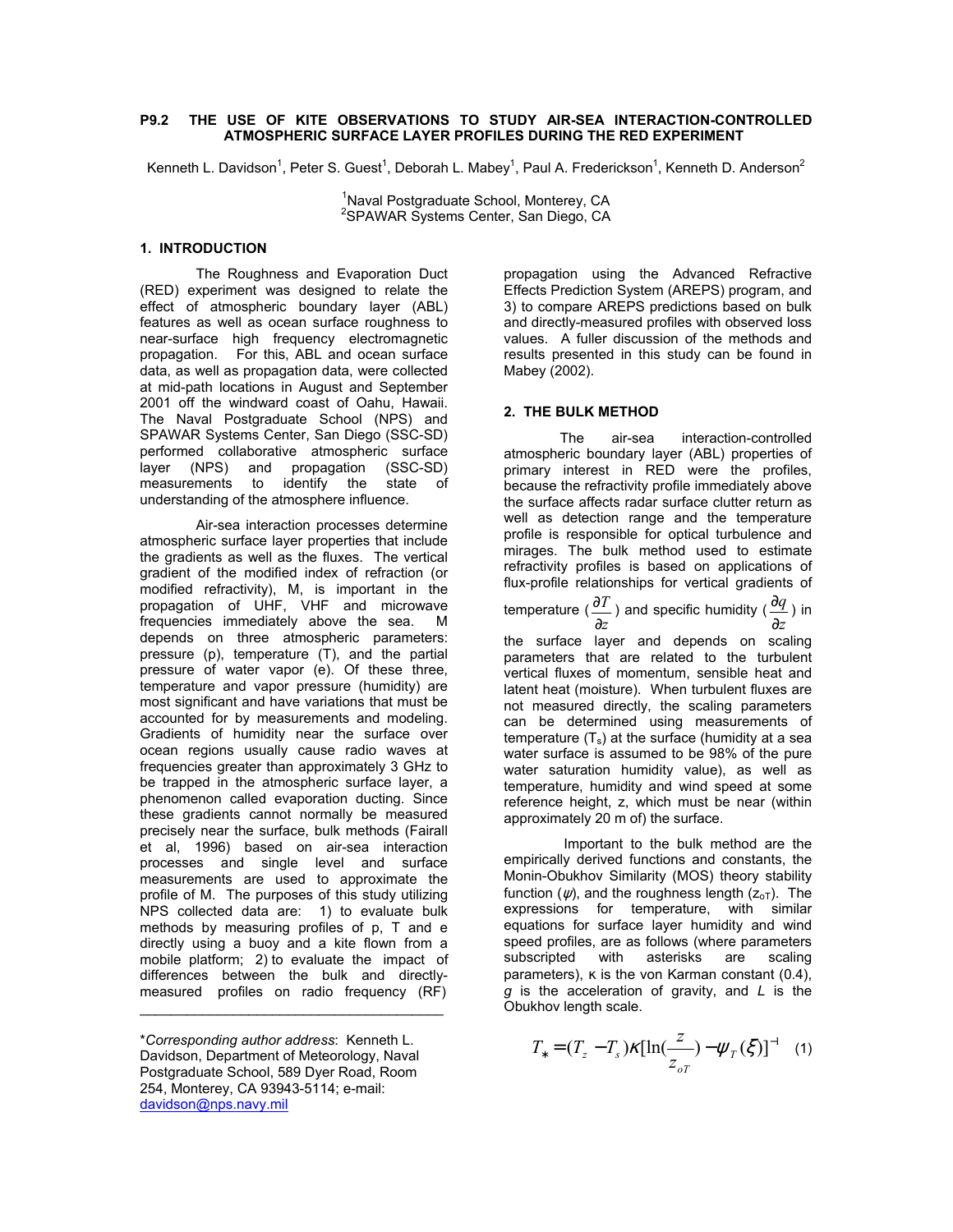$$
\xi = \frac{z}{L} \tag{2}
$$

$$
L = \frac{T_{\nu} u_{*}^{2}}{\kappa g (T_{*} + 0.61Tq_{*})}
$$
 (3)

The scaling parameters determination enable gradients to be calculated using equations similar to the equation for the temperature

gradient,  $\frac{01}{2} = \frac{1}{2} \Phi(\frac{2}{3})$ *L z z T z T* ∂  $\frac{\partial T}{\partial z} = \frac{T_*}{\kappa z} \Phi(\frac{z}{L})$ , where  $\Phi$  is a

stability function determined experimentally over land (Fairall et al, 1996). Time-averaged surface and reference height variables are commonly known as bulk parameters and thus the profiles of T, q and M derived in this manner are called bulk profiles.

## **3. ATMOSPHERIC AND OCEAN SURFACE DATA COLLECTION AND PROCESSING**

Two sets of measurements from two different platforms formed the basis of mid-path descriptions of ABL properties that could affect near-horizon microwave propagation. One set consisted of mean and fluctuating air and sea properties from a buoy positioned along the electro-optical (EO) path and the other consisted of the vessel single level and kite-borne mean air properties from the R/V *Wailoa*, which traversed both the EO and RF paths (Fig. 1). collected from both the NPS buoy and the vesselbased kite sensors are shown in Fig. 2 as a time series of the buoy data and by the number of kite profile collections shown in the top panel.





**Figure 2.** Time series of NPS Flux Buoy data and kite profile collection times. Top panel: Kite profile collection times and number of profiles collected; Second panel: Evaporation duct height; Third panel: Relative humidity; Fourth Panel: Air temperature shown in red, sea temperature shown in blue; Bottom panel: Wind speed shown by black line, wind direction indicated by barbs at top of panel.

The deployed NPS buoy system (Fig. 3) collected atmospheric surface layer and ocean surface data continuously from August 22, 2001 0240 UTC until September 18, 2001 1554 UTC, Frederickson et al. (2003). Buoy sensors



**Figure 3.** Photograph of the NPS Flux Buoy showing locations of the sonic anemometer, relative humidity/temperature profile sensors, and wave staff.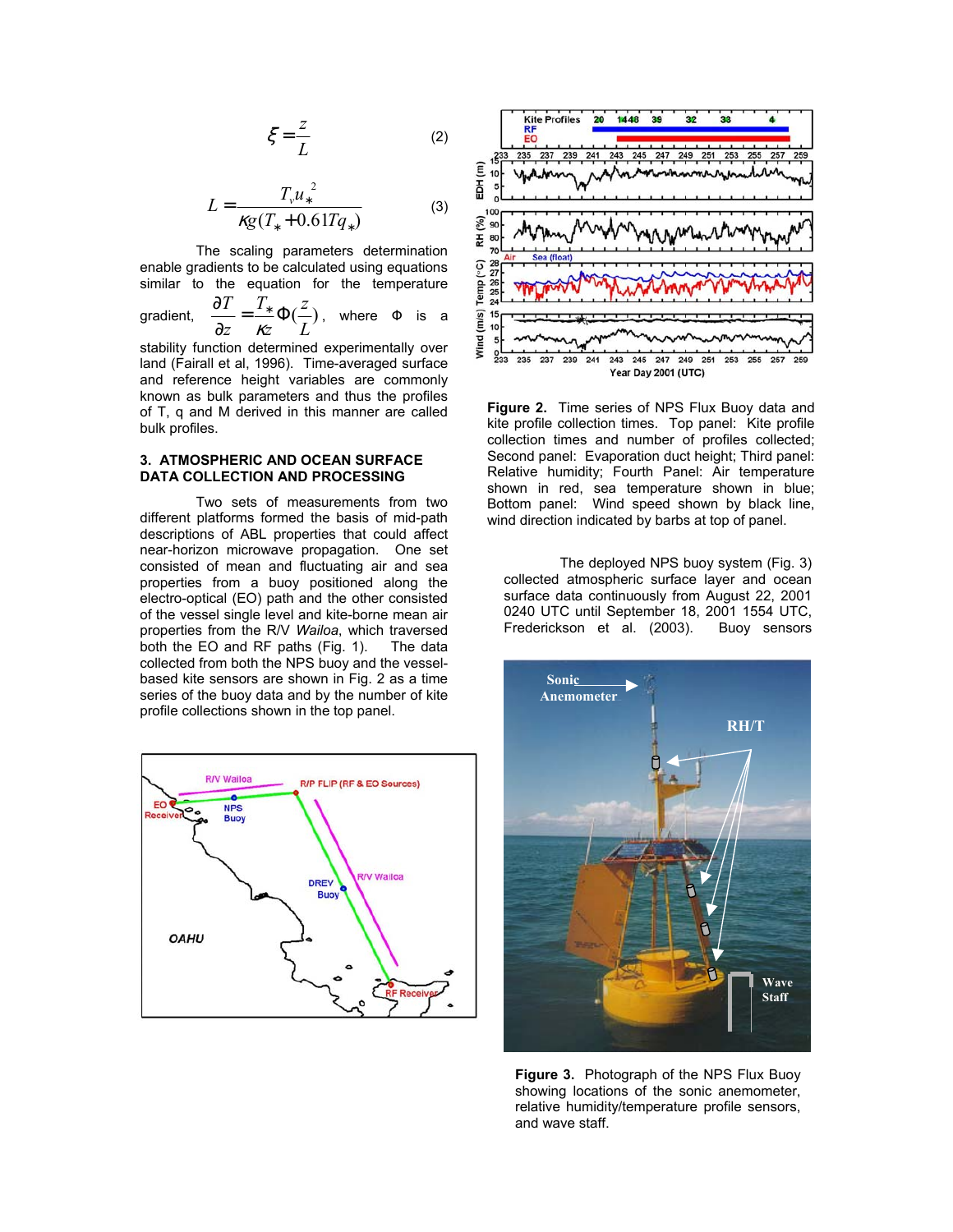measured pressure at 0.4 meters above the surface, wind speed and wind direction at 4.15 meters, and air temperature and relative humidity at 0.71, 1.04, 2.06 and 4.08 meters. Sea surface temperature measurements were made at 1.2 meters below the surface and at the surface using a floating thermistor and with an infrared (IR) radiometer. Results described here are based on the IR sea surface temperature in calculating bulk profiles.

A kite-borne radiosonde with receiver system enabled the measurement of profiles of pressure, temperature and vapor pressure from near the surface (<1 m) to the top of the surface layer (approximately 100 m). The kite-borne radiosonde profile collection method was selected because it enabled descriptions to levels above the evaporation duct. However, the collection could also be applied to evaluation of temperature and humidity profile scaling. In the kite-borne system, an approximately ten-meter length of 50-pound test kite string was attached to either a four-foot or six foot nylon delta kite as shown in Figs. 4 and 5. The 500 feet of kite string was on a reel attached to a salt-water fishing rod that was secured to the side of the boat. During the process of rigging and launching the kite, a Vaisala RS-80 radiosonde was prepared and activated for manual launch. **Figure 5.** Photograph of a kite-sonde profile



**Figure 4.** Schematic drawing of the NPS kite profiling system.

Hand-exerted pressure on side of the reel controls the kite's horizontal movement away from the vessel while maintaining the sonde's height above the sea surface of approximately one meter. Once the kite-borne radiosonde had reached a distance of approximately 50 to 100 meters away from the ship, the kite was caused to rise by restoring full drag to the real. The kite was reeled in until the radiosonde was approximately one meter from the side of the ship. The process was repeated until the time



being measured from a research vessel.

limit of data collection (two hours) was reached. In this manner, approximately fifteen to 25 updown kite profiles were obtained during each twohour data collection session. The Vaisala RS-80 radiosonde transmitted measured values of temperature, pressure and vapor pressure every two seconds during the up-down excursions. It has accuracy, and resolution of 0.5 hPa/0.1 hPa for pressure and accuracy/resolutions/response times of 0.2 C/0.1 C/2.5 s, and 2%/1%/1 s for Temperature, and humidity, respectively.

The buoy sensor data were averaged<br>le-minute intervals. The kite-borne over one-minute intervals. radiosonde collected data had several specialized processing procedures developed specifically for this application. The kite data had to be edited and formatted into an acceptable form for analysis and display. First, bad data (generally due to receiving a signal from another radiosonde) were removed and missing data were noted. Second, heights corresponding to the measured data had to be assigned since features of interest were detail profiles. To establish heights of the kite-borne radiosonde data, hydrostatic balance was assumed. It was further assumed that the kite-borne sonde reached a minimum elevation of one meter each time it left the vessel. Subjective interpretations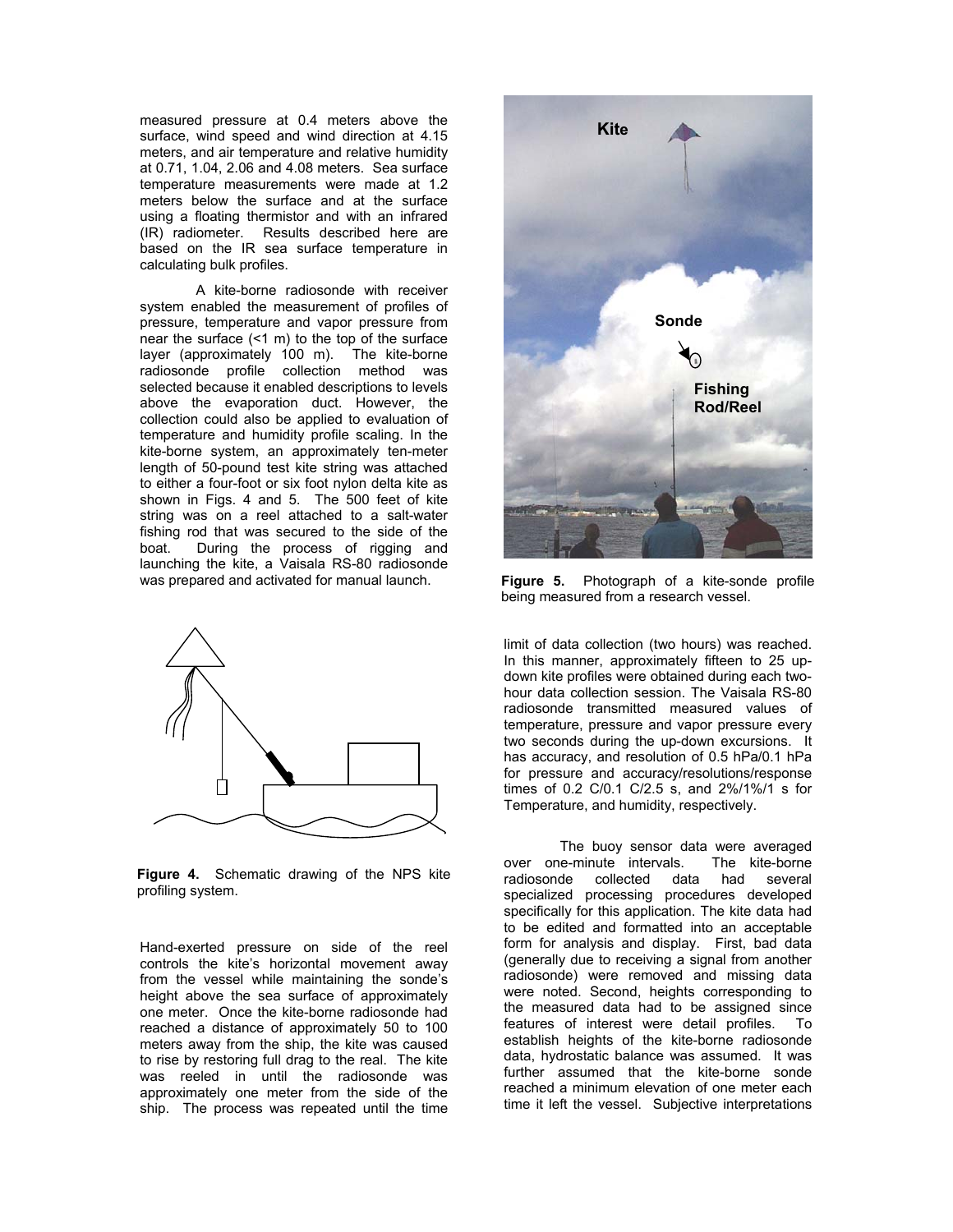of the pressure time series were made to determine the points where the kite left the ship and where it returned (see Fig. 6). During each of these periods (which lasted approximately five minutes), the minimum height was adjusted to one meter and all other heights were adjusted by the same amount. These time series were also used in determining the extent of the vessel contamination envelope.



**Figure 6.** Example of a radiosonde-measured pressure time series, showing the manual selection of starting and stopping points for each kite up/down profile, indicated by red and green circles.

The kite obtained records were divided into sampling periods which were approximately 20 to 40 minutes in duration. For each sampling period, profiles were determined on the basis of bulk calculations as well as direct profile measurements. For the kite profile descriptions, data were grouped within height bins for averaging. Below 32 meters, the kite data bin consisted of 1-meter deep levels and from 35 to 100 meters, the kite data bins consisted of 5 meter deep levels. For the buoy profile, humidity and temperature data were collected at 0.71 m, 1.04 m, 2.06 m and 4.08 m and buoy pressure data at 0.39 m.

Comparisons of refractivity profiles will be the emphasized ABL feature. For both the kite and the buoy temperature, humidity and pressure data, refractivity values were calculated using the following equation:

$$
M = 77.6 \frac{p}{T} - 5.6 \frac{e}{T} + 375000 \frac{e}{T^2} + 0.157z
$$
 (4)

Regression analyses were preformed on the kite-measured data to obtain comparative profiles. In most cases, the bin averaged M values at the lowest two levels (1.5 and 3.5 meters) from the kite data were too low. The profiles did not exhibit the expected strong humidity gradient. This feature and the fact that these low level values were not in agreement with the buoy measurements suggested that there was an error in the lowest level kite values. For this reason, kite derived values below 3.5 meters were not used in regression fits.

The bulk model derived profiles were based on mean airflow parameters adjusted to the 19.5-meter level for the kite for comparison with the kite direct measurements and from the mean airflow measurements at 4.08 meter level on the buoy for comparison with the buoy profile. The vessel bucket and the buoy IR sea surface temperatures were used in both cases. The bulk model functions and associated calculation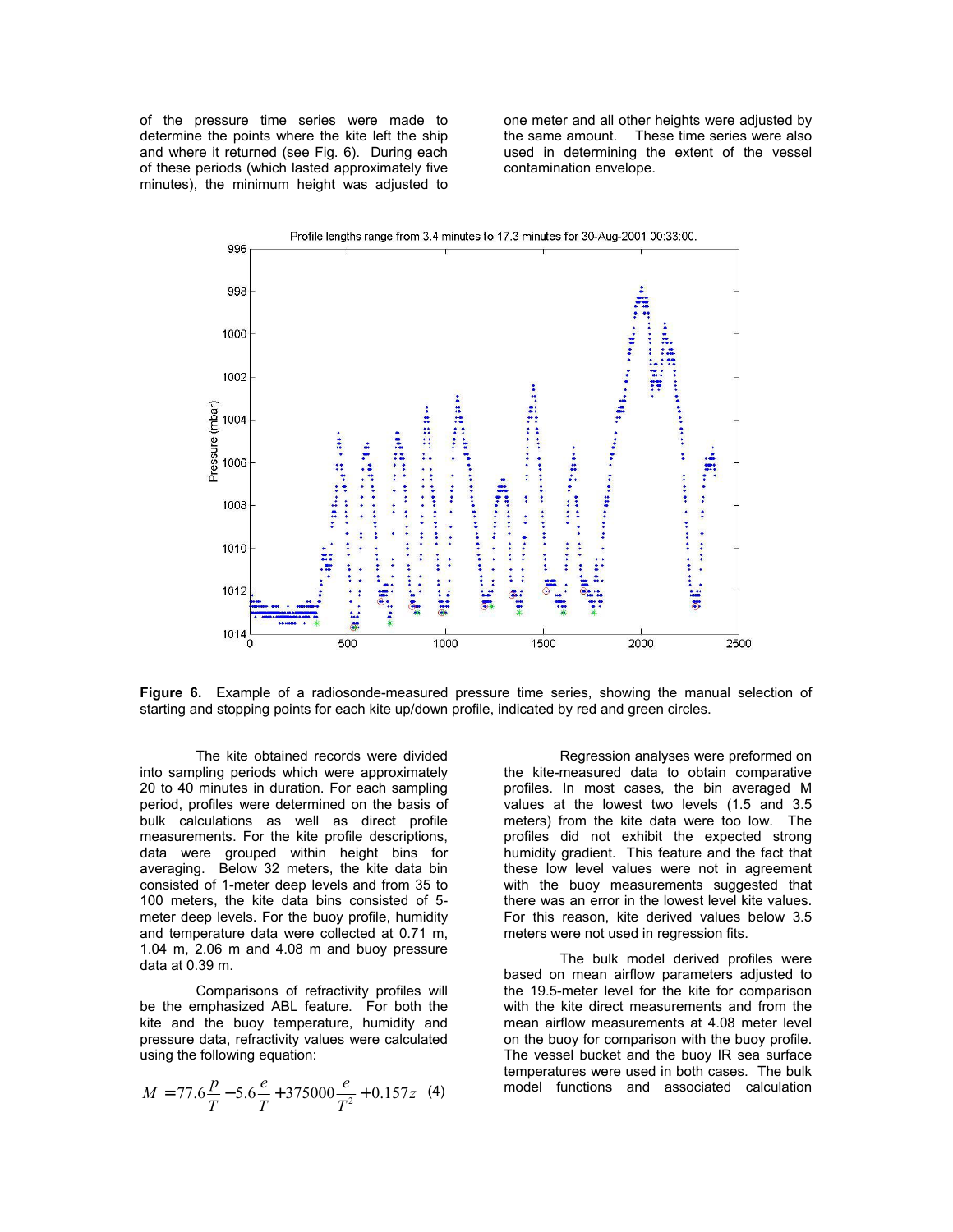procedures are described by Frederickson et al. (2003).

## **4. RESULTS**

#### **4.1** *Direct and bulk model Profiles*

The results of kite-buoy measurements and bulk model comparisons will emphasize the refractivity profile, although interpretation could also be made on with the temperature and humidity profiles. As illustrated In Fig. 7, the kite refractivity values were usually ~10 M-units lower

than the buoy values. Henson (2002) recently suggested that the RS-80 humidity sensor can develop a dry bias while stored for as little as three to four months. Hence, the kite values were adjusted to match with the buoy values using quadratic function fits from the kite data only and the buoy data only. The mean difference between the two polynomials for the region between the top buoy value and the bottom kite value was used to adjust all kite values, as indicated in Fig. 8. Comparison of a typical merged and bulk profile set appears in Fig. 9.



Figure 7. Profiles of temperature, specific humidity and modified refractivity versus height (log scale). Black circles are buoy data. Blue circles are kite-borne radiosonde data. Bars associated with blue circles represent plus and minus one standard deviation. Blue circles without associated bars are averages of less than ten data points. Solid lines are bulk profiles. The black solid line is computed from the 4.08-meter buoy data. The blue solid line is computed from the 19.5-meter kite-borne radiosonde data.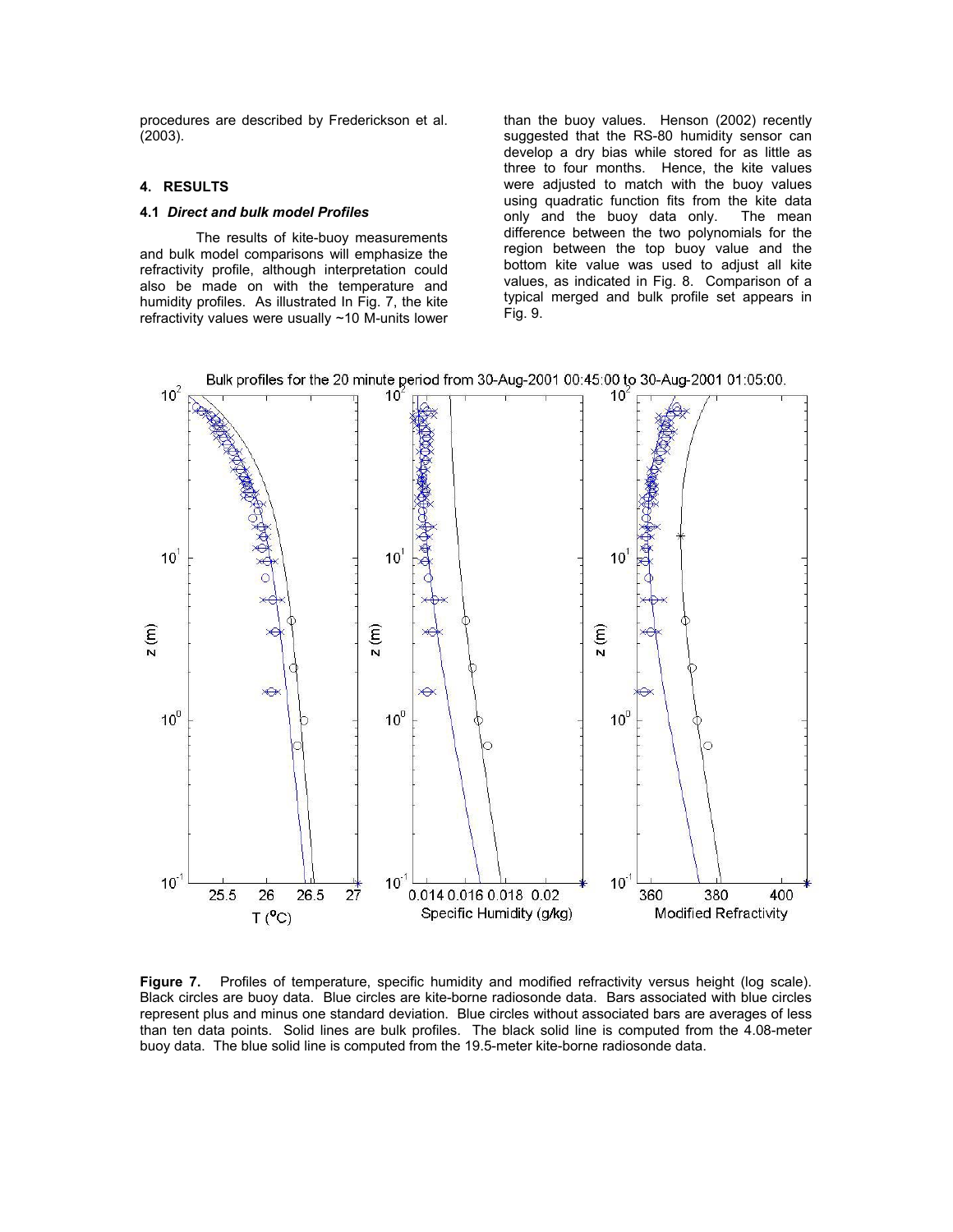

**Figure 8.** The left panel shows actual kite-borne radiosonde data (blue circles) and buoy data (black circles) with quadratic functions fit to them. Right panel shows the same buoy data with the adjusted kite-borne radiosonde data (magenta circles).



**Figure 9.** An example (linear height scale on the left, log on the right) of a case when the bulk profile from the buoy data (black line, procedure described below) and the smoothed profile from the kite-borne radiosonde data merged with the buoy data (magenta line) matching well above 3.5 meters.

A data set was developed to obtain an overall measure of the deviations of observed from bulk derived refractivity profiles. The combined buoy data (including the surface value based on the infrared sea surface temperature) and kite-borne sonde derived data from (5.5 meters to 100 meters) were fit to the natural logarithm of height with a quartic function. The buoy profile data alone could not be used to create a reasonable smoothed profile of M up to the evaporation duct height. Since the evaporation duct height (the height of the minimum value of M) generally occurred above four meters, any polynomial fit to the four buoy data points would be monotonically decreasing with height, which is unrealistic. The generated

bulk profiles from the buoy data used the same averaging periods as the smoothed results. The temperature and relative humidity values from 4.08 meters, in addition to the pressure and wind speed data, were used with the bulk model described above.

Regarding the comparison of bulk and smoothed profiles, differences between the slopes of the modified refractivity profiles, not the values themselves, are important in determining propagation. Results from comparison of bulk and smoothed profile slopes are in Figs 10 (blue lines) for different regions above the surface. In general, slopes of the two types of profiles are in good agreement above 3.5 meters; the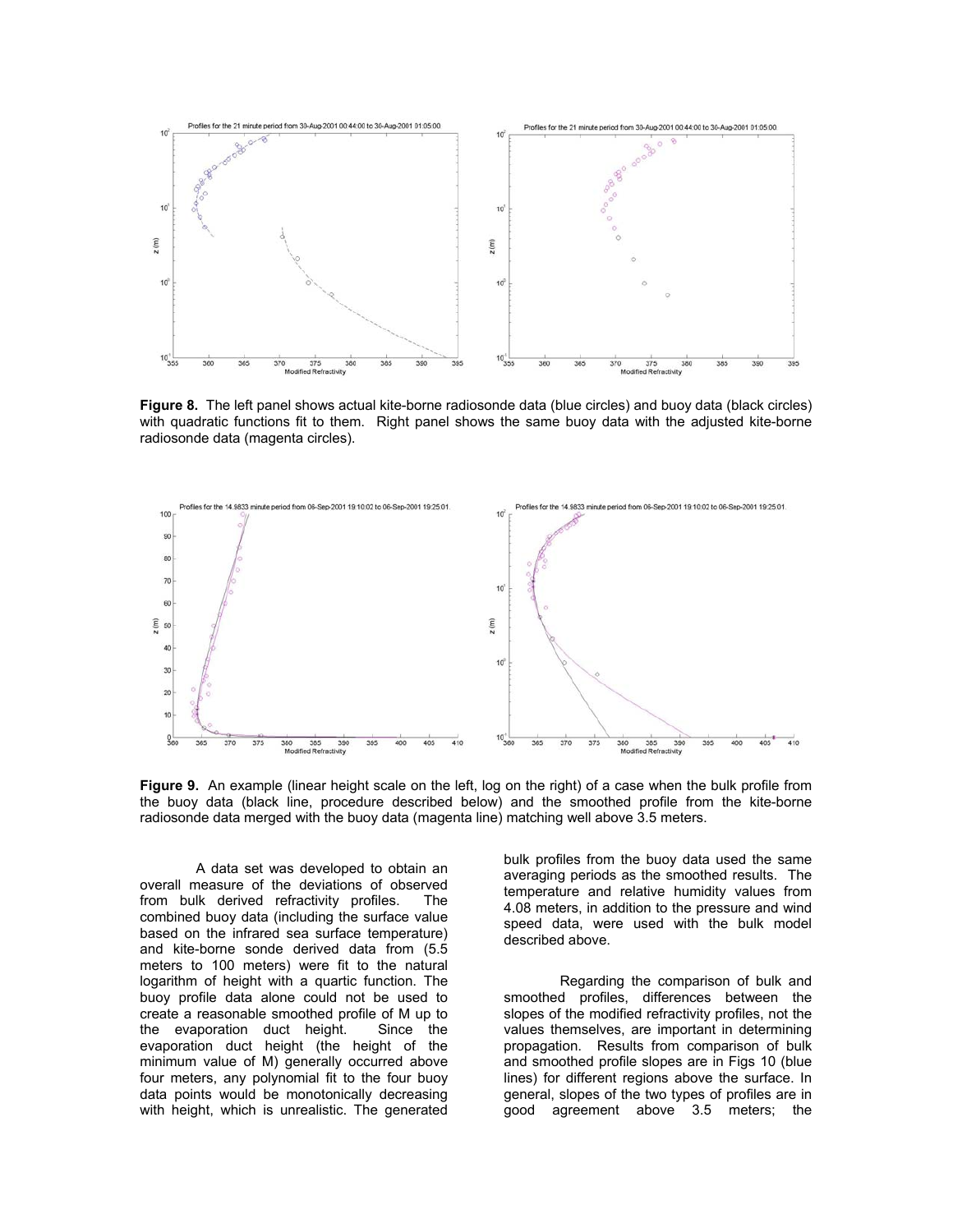

**Figure 10.** Blue lines represent the mean difference between the first order approximations of dM/dz (45 averaging periods). Red lines represent plus and minus two standard deviations. Top panel is from five to 50 meters; center panel is from one to five meters; bottom panel is from the surface to one meter. Asterisks are used to designate the 0.05-meter values.

differences in both value and gradient are well within one standard deviation of zero. Below 3.5 meters, except in the lowest ten centimeters, the smoothed profiles exhibit stronger negative gradients than the bulk profiles (differences noted peaked at 38  $M$ •m<sup>-1</sup>). Conversely, the bulk profile has an extremely strong negative gradient in the lowest ten centimeters (the mean difference was 125  $M \cdot m^{-1}$ ). The results from profile and profile slopes comparisons are summarized in Table 1 according to layers.

## **4.2 PROPAGATION DATA**

An independent evaluation of the bulkmodels versus direct-measured profiles compares observed versus predicted propagation with the predicted based on both direct and bulk model derived profiles. Two antennas at different heights above the surface transmitted radio waves at three frequencies, S-Band (2.975 GHz), X-Band (9.7 GHz) and Ku-Band (17.7 GHz), Anderson et al. (2003). The transmitting antennas were aboard R/P FLIP and at nominal heights above sea level of 12.62 and 4.88 meters. The receiving antenna was on shore, 25.77 km away, at a nominal height above sea level of 4.73 meters. The 5-minute cyclic propagation data were averaged over the fiveminute collection periods yielding averaged values for each frequency/antenna height combination every thirty minutes.

Figs. 11 through 16 show comparisons between predicted propagation loss and measured values for the different frequencies and antenna heights. These figures show that propagation predictions based on the smoothed profiles from merged kite-sonde and buoy data are much more variable than either the propagation measurements or the propagation predictions based on bulk profiles. For S-Band (Figs. 11 and 12) bulk profiles produced consistently low predictions of propagation loss, but were able to capture some of the variability of the measurements. The merged profiles showed much less skill in predicting propagation loss. For the X-Band (Figs. 13 and 14) the bulk profiles showed forecast skill only for the high antenna. Both types of profiles had poor propagation loss predictions for the low antenna in the X-Band. For the Ku-Band (Figs. 15 and 16) the bulk profile propagation loss predictions show a modest increase as propagation loss increased. With the exception of two outliers, Ku-band results in Fig. 15 show that the merged profiles provide relatively better predictions of propagation loss compared to the bulk profile predictions, but were still marginal. The Ku-band low antenna results in Fig. 16 indicate that neither the observed nor bulk model profiles adequately predicted the propagation loss.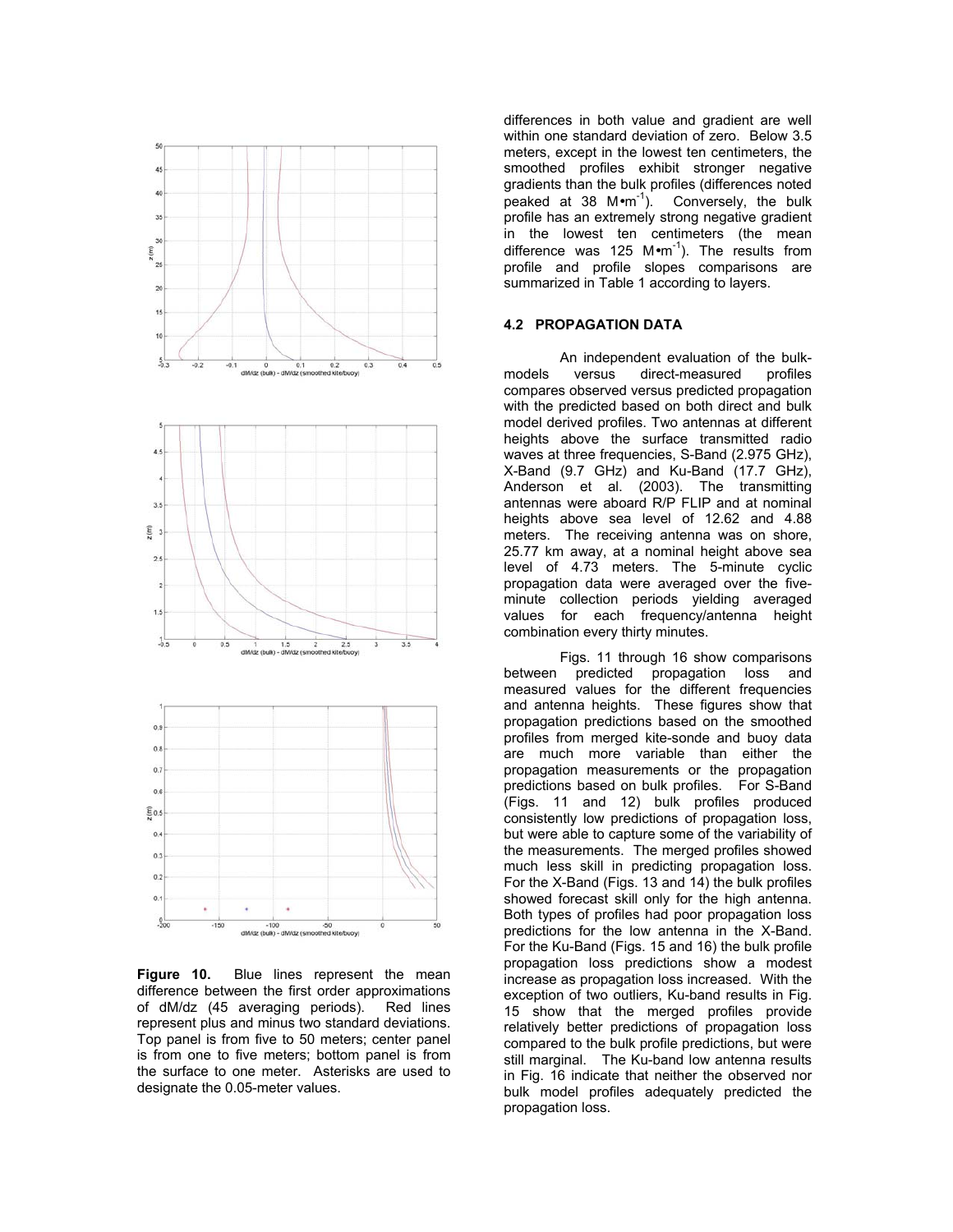

**Figure 11.** Predicted versus measured propagation loss for the S-Band high antenna. Black circles are bulk predictions, magenta asterisks are merged kite/buoy predictions.



**Figure 12.** As above, but for the S-Band low antenna.



**Figure 13.** As above, but for the X-Band high antenna.



**Figure 14.** As above, but for the X-Band low antenna.



**Figure 15.** As above, but for the Ku-Band high antenna.



**Figure 16.** As above, but for the Ku-Band low antenna.